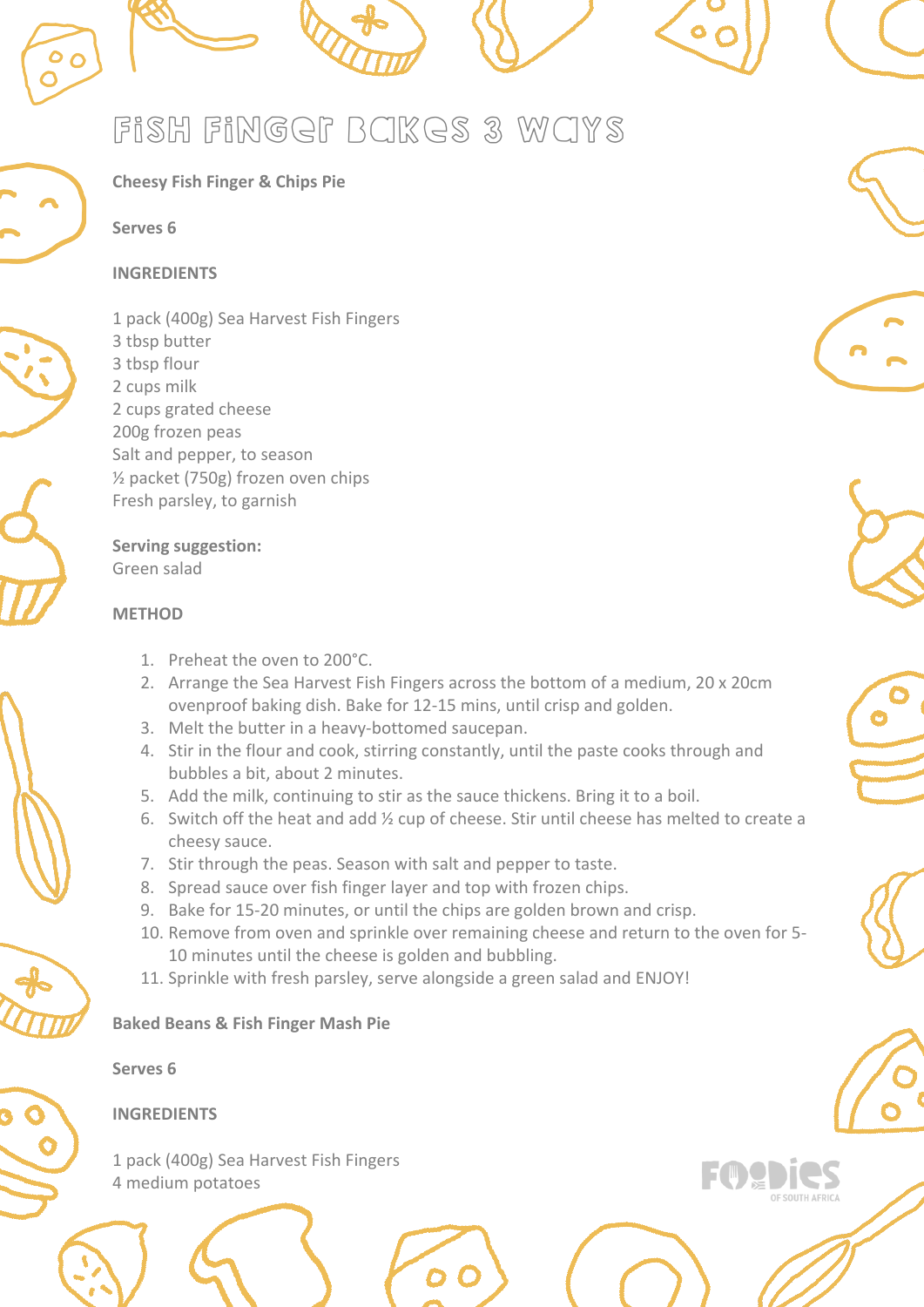¼ cup milk, at room temperature 1 tbsp butter, at room temperature 1 tsp mustard Salt and pepper, to taste 2 tins (375g each) baked beans

**Serving suggestion:** Steamed broccoli

#### **METHOD**

- 1. Preheat the oven to 200°C.
- 2. Arrange the Sea Harvest Fish Fingers across the bottom of a medium, 20 x 20cm ovenproof baking dish. Bake for 12-15 mins, until crisp and golden. Set aside.
- 3. Peel and cut the potatoes into small cubes. Rinse well under running water.
- 4. Add the potatoes to a medium pot and cover with cold salted water.
- 5. Bring to the boil, cover and allow to simmer until soft and just falling apart.
- 6. Drain the potatoes and add them back to the warm pot.
- 7. Mash the potatoes using a potato masher. Stir through the milk, butter and mustard and season with salt and pepper to taste.
- 8. Pour 2 tins of baked beans over the fish fingers and smooth out with the back of a spoon.
- 9. Dollop over the mash. Bake for 8-10 mins, until the mash is just turning golden and the pie is piping hot.
- 10. Serve with a helping of steamed broccoli and ENJOY!

## **Good, Batter, Best Fish Finger Bake**

Serves 6

# **INGREDIENTS**

200g flour ½ tsp salt 2 eggs 1 cup milk ¼ cup oil ½ pack (200g) Sea Harvest Fish Fingers

**Serving suggestion:** Peas Rich onion gravy

## **METHOD**

- 1. Preheat the oven to 200°C.
- 2. Combine the flour and salt in a medium bowl and make a well in the centre.







**E SOUTH AFR**